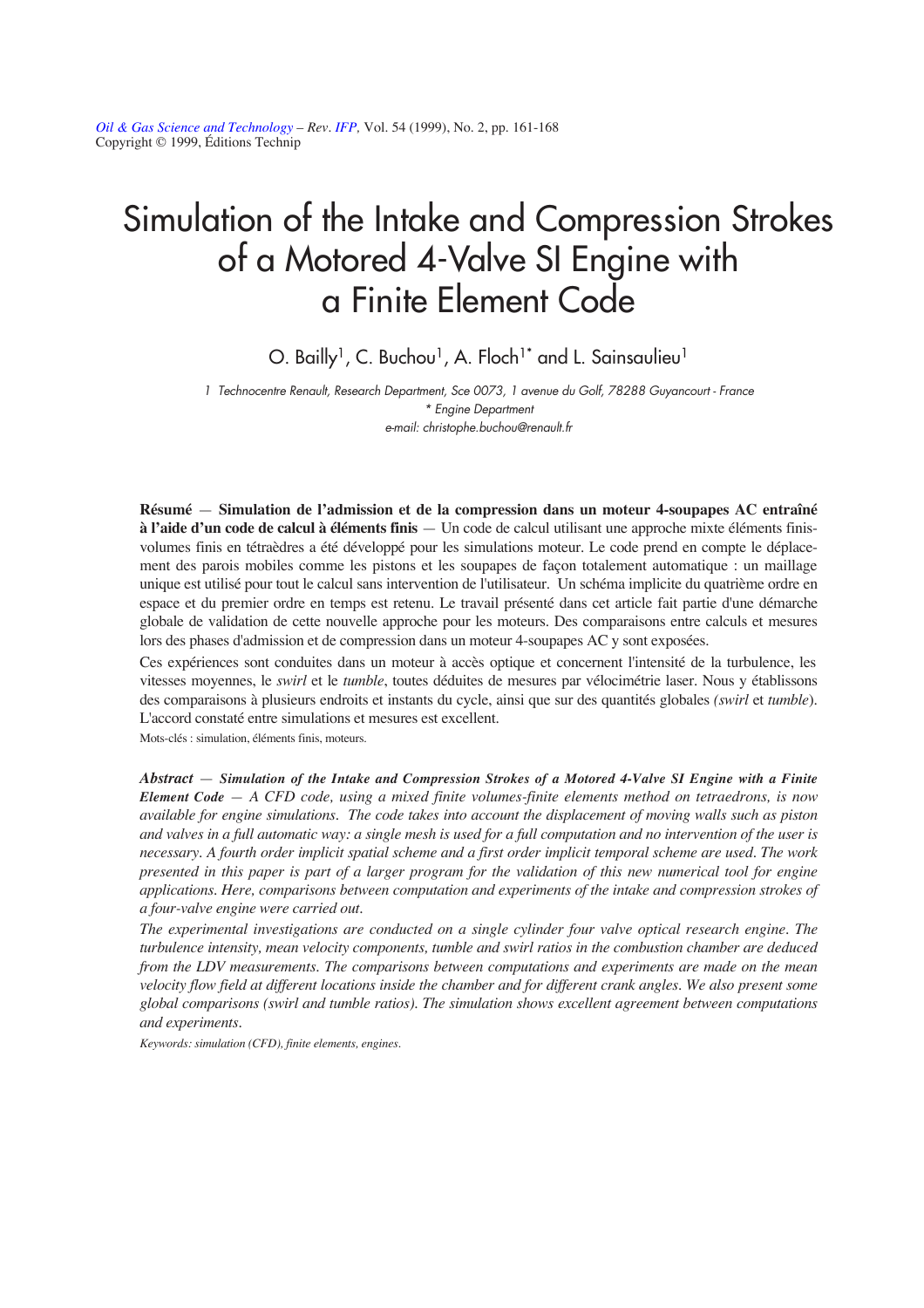# **INTRODUCTION**

Cleaner emission and improved fuel consumption are main environmental issues for automotive manufacturers. To achieve these goals at a low cost, engine emissions must be improved. The mixture preparation is thus of primary importance and the use of an efficient numerical tool is of major interest for the engine designers, to help them understand the flow structure inside the combustion chamber.

One way to achieve stable combustion of lean mixtures is to generate a swirl motion during the induction process [1]. In current multi-valve engines, swirl motion is generated by a port deactivation [2] and its magnitude is controlled by intake port and combustion chamber geometries. But we know that this swirl motion is sensitive to the port excentration and one often observe a tilted charge motion [1, 3] in four-valve pentroof engines. Such geometries thus offer a very good test case for a numerical tool such as N3S-Natur. Furthermore, it is expected that the use of this tool will help optimize the chamber and port geometries.

The first difficulty encountered when doing numerical simulations if to build a mesh and to control the mesh deformation. N3S-Natur offers an elengent solution to this problem since a single mesh is needed for a full computation and the mesh movement is handled is a full automatic way. The second difficulty is to check the accuracy of the computations.

This problem is now controlled and it is current to compute intake and compression strokes. The second problem is to ensure that the code gives accurate results. It is for this reason that comparisons between numerical and experimental results must be made [5, 6]. When the numerical results are reliable enough, it is possible to compute different intake designs and choose the best [4, 7].

The paper is organized as follows. First, the CFD code, the LDV system and the engine configuration are described. The in-cylinder swirl motion induced by a port deactivation during intake and compression strokes is then analyzed. Global comparisons (swirl and tumble ratios) and local comparisons (mean velocity components in several locations) are made in several sections. Finally, computed and measured turbulence intensities near the spark plug are compared and discussed.

# **1 THE CFD CODE**

Usually, CFD codes used to compute intake and compression strokes, show several severe limitations: the most frequent weaknesses of these codes are the mesh motion, the robustness of the numerical methods and the validity of the physical models. Several months are usually needed to perform a single computaion. This jumbo delay prevents the use of such numerical tools for the purpose of engine design. In order to overcome the problems related to stability and robustness, a new code, based on modern numerical methods, called N3S-Natur, has been developped by several partners. This code uses a mixed finite volumes (for convective terms)—finite elements (for diffusive and source terms) method based on tetraedrons. The numerical approximation of the convection terms is obtained by using Roe's linearization [10]. Quasi fourth order accuracy in space is achieved thanks to a Muscl technique [8, 9,]. On the other hand, the code allows moving walls such as piston and valves.The mesh motion handling is very robust, even when the mesh is extremely distorded such as in valve curtains (valve opening and valve closing) or at TDC.

The equations solved by the code are the Navier-Stokes equation with a *k*-e turbulence model with compressibility terms [11]. A standard law of the wall is used for the description the velocity and temperature profiles near walls. The dynamic viscosity of the flow mixture is estimated by using a Sutherland law.

# **2 MESH GENERATION**

The mesh of this engine was generated from the CAD files by using Ansa (for the mesh of the surface) and GHS3D (for the volumic mesh). A 3D view of the geometry is showed in Figure 1. Three weeks were necessary to perform the full mesh generation. The mesh is composed of 113 000 nodes, 605 000 cells and 52 000 wall faces. The mean volume of the elements in different parts of the geometry is given in Table 1.

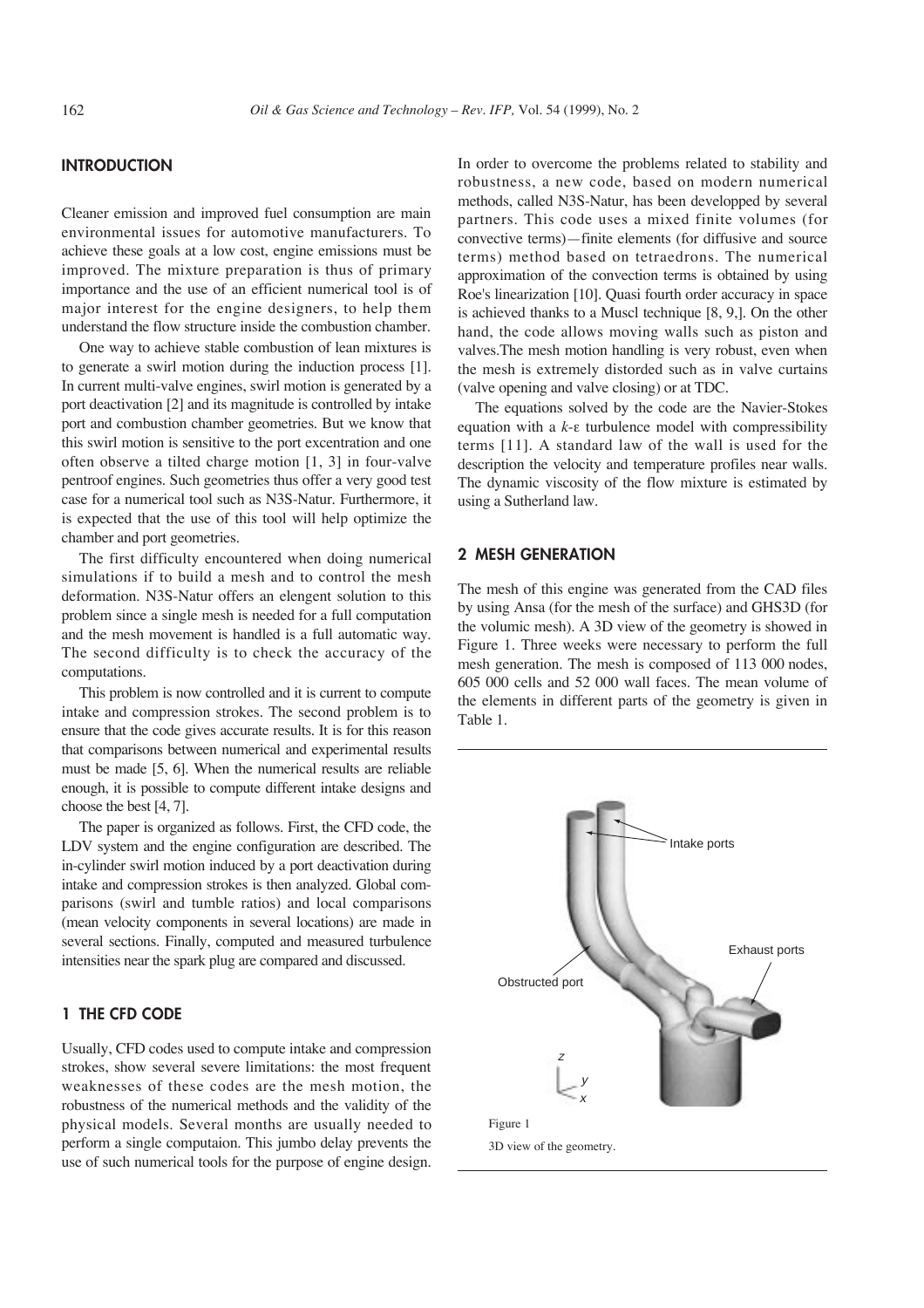TABLE 1 Mean volume of the elements

|                    | <b>Chamber</b>         | Intake ports       |
|--------------------|------------------------|--------------------|
| Mean volume at TDC | $0.18 \text{ mm}^3$    | $1.2 \text{ mm}^3$ |
| Mean volume at BDC | $6.06$ mm <sup>3</sup> | $1.2 \text{ mm}^3$ |

## **3 ENGINE SIMULATION**

The engine is a research four-valve-per-cylinder sparkignited configuration. This engine has a pent roof combustion chamber with central spark plug, separated intake ports and a flat top piston. Some of the engine specifications are summarized in Table 2. Computations are carried out with intake port deactivated.

TABLE 2

| Specifications of the engine |  |  |
|------------------------------|--|--|
|                              |  |  |

| <b>B</b> ore         | $80 \text{ mm}$            |  |
|----------------------|----------------------------|--|
| Inlet port           | $Helical + plain directed$ |  |
| Compression ratio    | 9.5                        |  |
| Combustion chamber   | Pent roof                  |  |
| Valve per cylinder   | 4                          |  |
| Engine speed         | $2000$ tr/min              |  |
| Intake valve lift    | $8.035$ mm                 |  |
| Intake valve opening | $-9$ CAD                   |  |
| Intake valve closing | <b>19 CAD</b>              |  |
|                      |                            |  |

The computation runs from the intake TDC (-360 CAD) to 30 CAD after the compression TDC. The time step is 8.3 10-6.s (one time step corresponds to 0.1 CAD). In the whole computational domain, we considered an inert gaz with properties equivalent to those of air.

The initial conditions are given in Figure 2. The initial velocity is set to zero and the initial temperature and pressure are uniform in both the chamber and the intake ports. Nevertheless we used different values in the chamber and the ports since these conditions are determined by performing a separate simulation with the 1D simulation tool Vectis and it was not possible to reproduce the gradients of the scalar fields.

The turbulent boundary conditions at walls are determined by a standard wall law. The intake conditions (velocity, pression) are determined by measurements. The intake temperature is constant and equal to 300 K.

The CPU time of this computation was 380 hours on a Cray C94, at the time it was performed. This very large CPU time originates in two reasons: first, the numerical method



used for the solution of the sparse linear system, involved by the implicit numerical method, is poorly vectorised. During this phase, which is the most time consuming one, the Cray is used as a scalar computer. Obviously, the numerical methods of N3S-Natur are better suited for parallel computing. Second, no remeshing was available at the time of this computation. At the end of the compression stroke, the cell number could be reduced by a remeshing step. The maximum memory used is equal to 79 Mw (632 Mo).

# **4 THE EXPERIMENTS**

#### **4.1 The Engine**

The engine used for this study is a single cylinder engine equipped with a multicylinder cylinder head. The cylinder and piston are extended from the original ones. The first cylinder presents several optical accesses on the cylinder liner and in the cylinder head. A fixed mirror inclined at 45 degrees is inserted in the extended piston. The engine was motored for all tests.

#### **4.2 The LDV Experiments**

Velocities have been measured with a laser doppler velocimeter (LDV) in the cylinder and in the pent roof combustion chamber, in back scatter light diffusion configuration. The LDV set-up is a Dantec 2-components; the laser source is a 5 W argon-ion laser operating at 488 and 514 mm. Two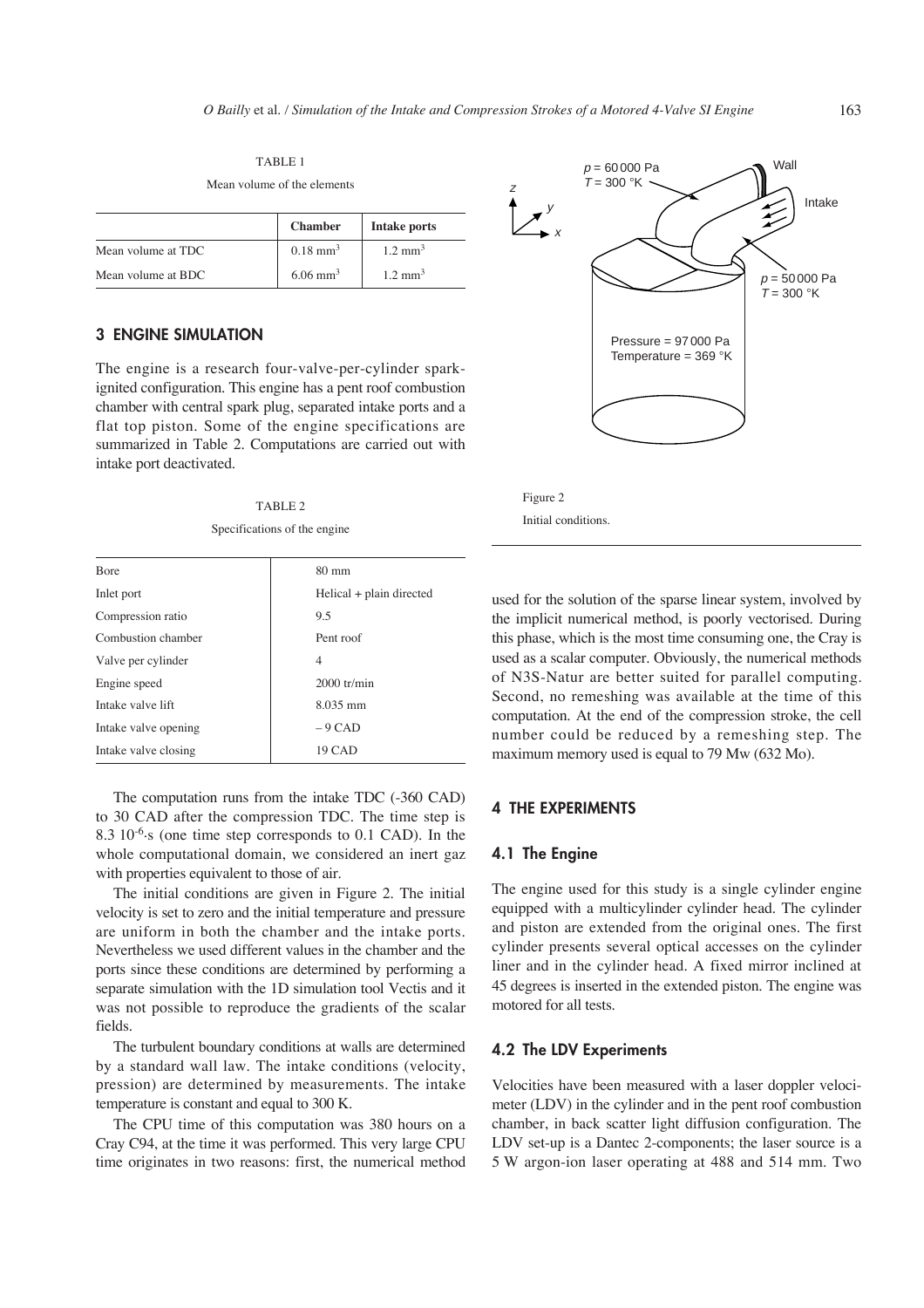beams 38 mm apart are focused with 310 mm focal lens. The probe volume size is about 0.09 mm wide and 1.5 mm long. Instantaneous velocity signals were obtained and processed by Dantec BSA.

Figure 3 shows the location of the LDV measurements in the cylinder liner and in the combustion chamber. Nine points are located along diameters parallel and perpendicular to the pent roof edge, every 9 mm, in three sections located 20 mm, 40 mm and 60 mm from the cylinder head gasket section. The tangential and axial velocity components were measured in each point. Ten points are located along the cylinder axis. Tangential velocity components are measured along this axis. The LDV measurement locations are selected to compute the evolution of the angular momentum of the swirl induced motion, during the intake and compression strokes.

The mean motion and turbulence characteristics at and around the spark plug gap location are of particular relevance for the initiation of combustion and flame kernel growth. Velocity measurements have thus been done in three points along an axis 8 mm below the pent roof edge. The middle point is located under the spark plug. The two other ones are located 20 mm from the central point, on both sides. In each location, the tangential velocity component has been measured. More details on the experimental set-up are given in [12].

#### **5 RESULTS**

#### **5.1 Computational Results**

Figure 4 shows computed the flow structure, at the earlier stage, during induction (300 CAD BTDC), on the cutting planes A-A, B-B and C-C, corresponding to the regions located respectively under the helical port, the spark plug and the deactivated port. Flow pattern is also given in the plane D-D, parallel to the apex. At the beginning of the intake stroke, the inlet flow through the valve curtain area sets up a ring-shaped vortex located under the helical inlet valve. Then, the 2D velocity field become 3D fields as two vortices appear (see sections AA, BB and DD).

At the middle stage of the inlet stroke (270 CAD BTDC), as the valve lift reaches high values, the flow in the port is guided to the upper part of the curtain area (see Fig. 5). The vortex located in the upper region moves towards the exhaust side of the engine, thus filling the whole in-cylinder volume. The secondary vortex formed under the inlet valve and along the cylinder wall is weaker.

A large-scale well-defined swirl structure (single cylinderfilling vortex), appears near BTDC (Fig. 8a). Note that in each section, the center of rotation does not coincide with the cylinder axis. This indicates that the axis of the swirl vortex is tilted form the cylinder axis. Furthermore, the rotation axis



Vertical velocity fields at -300 CAD.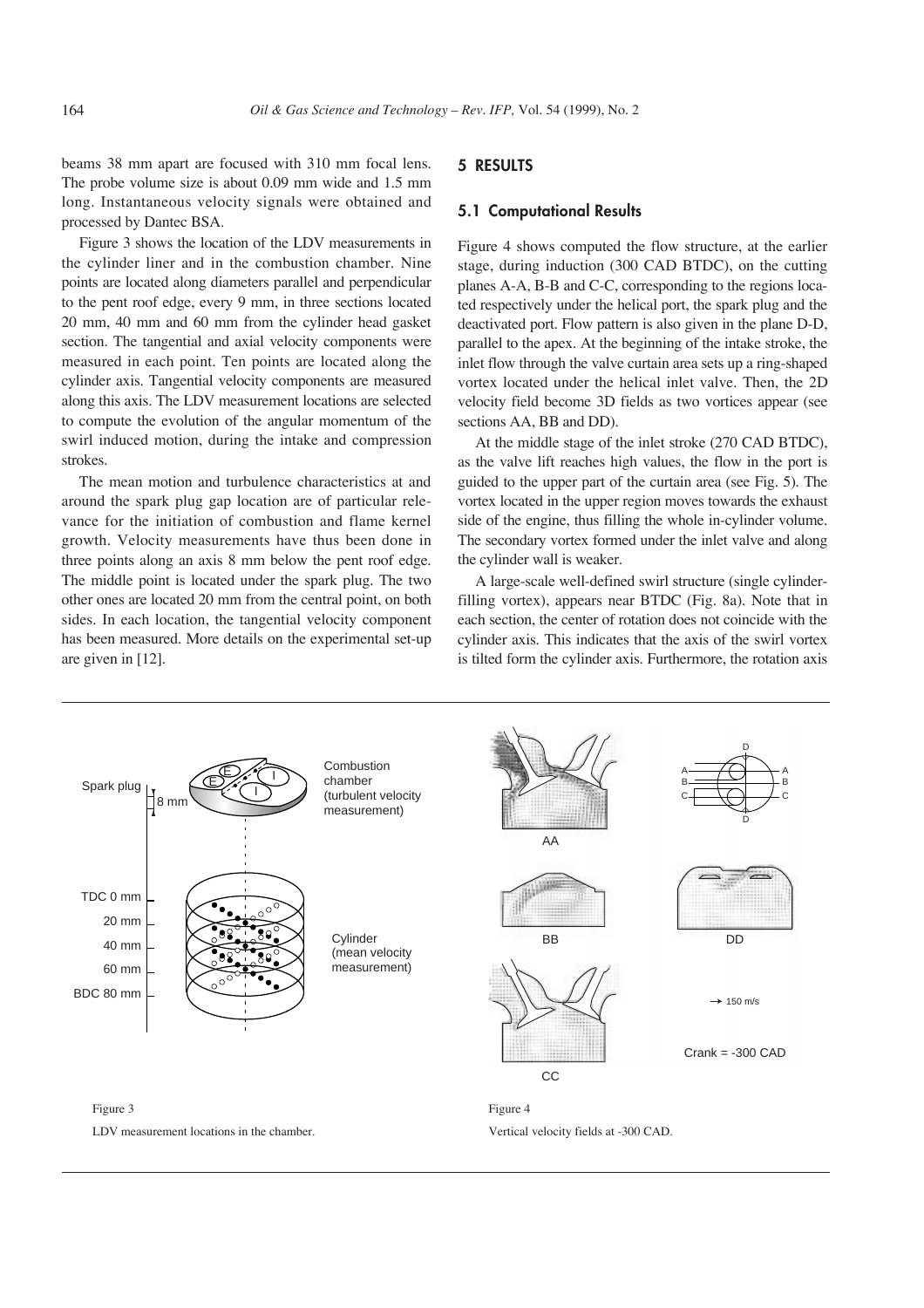is inclined simultaneously, from the exhaust side to the inlet one and from the helical port to the deactivated port.

In Figure 6, the corresponding vertical velocity fields in the sections perpendicular and parallel to the apex are shown. We notice a strong vortex, namely the tumble and crosstumble components of the charge motion.

At IVC (Fig. 7b), the swirl motion is well established in the whole cylinder volume, even in the combustion chamber. The swirl axis has described a 90 degrees rotation around the cylinder axis. The center of the rotation is located under the inlet valves in the upper region of the cylinder, and under the exhaust valves in the lower part. As the piston moves upward, the rotation axis of the swirl vortex tilts more and more.

Computed values of SR (swirl ratio), TR (tumble ratio) and CR (cross-tumble ratio) are given in Figure 8 (the formula used to compute these ratios are given in the Appendix). Since a large-scale well-defined swirl structure appears around 270 CAD BTDC and since measurements are not available at the end of the compression strokes, the comparison in Figure 8 is restricted to crank angle between 270 CAD and 60 CAD. According to computation, the swirl ratio reaches a maximum during the intake stroke and then decreases monotonically during the compression. During the end of the intake stroke, the tumble ratio decreases to reach a moderated value at IVC (less than 1), while cross-tumble ratio increases to reach a constant value at the same time. These results indicate as previously that the axis of the swirl





Vertical velocity fields at -180 CAD.



D D A B C A B C Crank = -180 CAD  $\rightarrow$  40 m/s Crank = -150 CAD  $z = -20$  mm  $z = -40$  mm  $z = -60$  mm  $z = 0$  mm

Horizontal velocity fields at -180 and -150 CAD.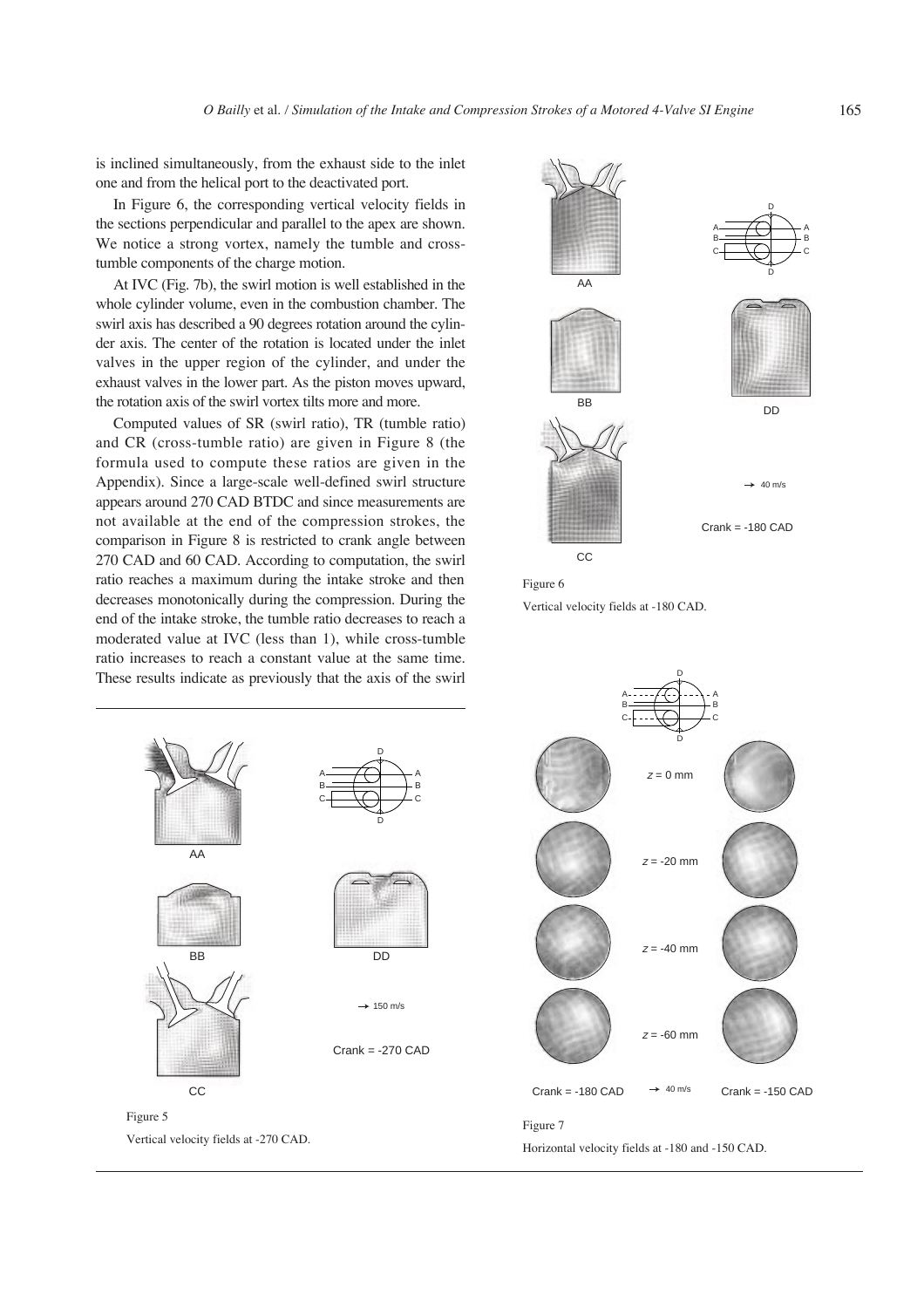motion is inclined at the end of the intake stroke. After the inlet valve closing, the swirl axis moves and is mainly tilted in a vertical section cutting the apex.

## **5.2 Comparison Between Experimental And Computational Results**

The comparison of the computed and measured values of SR, TR and CR are given in Figure 8. The swirl ratio curves show a very good agreement. Concerning the tumble ratio, the behaviours are nearly the same, but small differences are noticed, in particular during the intake stroke. These discrepencies may originate in two causes: the measurement points used for the computation of the tumble ratio are not in a sufficient number and the initial conditions (null velocity) imposed at the begining of the computation are not correct.

Velocity flow fields, on the vertical cross sectional planes A-A, B-B, C-C and D-D as shown in Figure 4 and on the horizontal cross sectional planes at different *z* locations from the cylinder head gasket section (0 mm, 20 mm, 40 mm and

60 mm), were extracted from the computed flow fields and plotted together with the experimental datas, at 150 CAD BTDC, as shown on Figures 9 and 10. The agreement between computation and experiments is excellent. This observation confirms the swirl ratio and tumble ratio comparisons (Fig. 8).

The prediction of the axial velocity profiles is very good but not as excellent as the prediction of the tangential velocity profiles. We suspect that the law of the wall we used is insufficient and that compressibility terms should be used.

We conclude this section with a comparison of the measured and computed turbulence intensities: the measured intensity is deduced from the instantaneous flow field by ensemble averaging [1]. The computed one is given by the *k*–e model. The results shown in Figure 11 correspond to a spatial average over the three points just below the spark plug. We see on Figure 11 that the numerical predictions are very good. At the end of the compression stroke, some differences may be observed but we assumed that the turbulence is isotropic which is obviously false at that time.





Comparison about the swirl, tumble and cross-tumble ratios.



#### Figure 9

Velocities at -150 CAD (m/s). Parallel plane to the pent roof edge  $(x = 0)$ .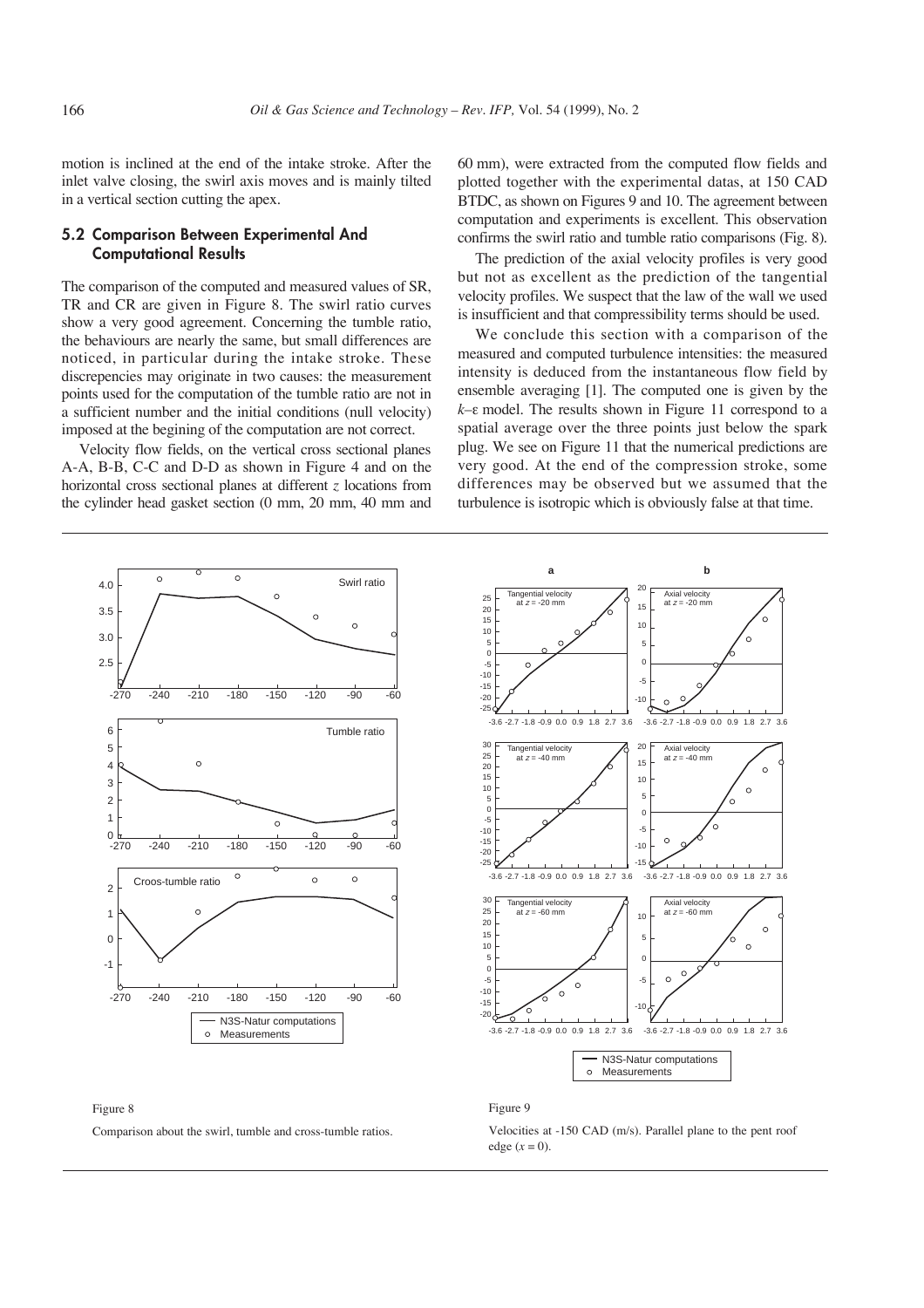

Figure 10

Velocities at -150 CAD (m/s). Perpendicular plane to the pent roof edge  $(y = 0)$ .



Figure 11

Comparison of the computed and measured turbulence intensities during the compression stroke.

## **CONCLUSIONS**

Comparisons between measurements and computations of the intake and compression strokes of a 4-valve research engine are presented. The computations are performed with a *Renault* version of the N3S-Natur code which is based on robust and accurate numerical methods. A swirl motion incylinder flow has been analyzed in details. After the middle of the intake stroke, once the initial conditions no longer influence the solution, the numerical results are in very good agreement with the experimental results, as showned both for local quantities and global quantities.

#### **PERSPECTIVES**

N3S-Natur allows easy simulations of the intake and compression strokes in a 4-valve pent roof engine. The aim is now to improve the quality of the numerical predictions and to reduce drastically the computation time. New models and methods have been introduced or will be introduced soon in the code since these computations were done: new turbulence models, new wall laws, local and global remeshing, parallel multi-grid algorithm, second order accurate implicit time scheme, etc.

This work should allow us to perform a full simulation of an engine, including mesh generation and interpretation of the results in less than two weeks by year 2000.

Complementary, several physical models are currently being implemented in the code, such as Lagrangian modeling of two-phase flows and combustion modeling.

## **REFERENCES**

- 1 Floch, A., Van Frank, J. and Ahmed, A. (1995) Comparison of the Effects of Intake-Generated Swirl and Tumble on Turbulence Characteristics in a 4-Valve Engine. *SAE* 952457.
- 2 Kaoru, H. *et al*. (1992) The Development of a High Fuel Economy and High Performance Four-Valve Lean Burn Engine. *SAE* 920455.
- 3 Khalighi, B., El Tahry, S.H., Haworth, D.C. and Huebler, M.S. (1995) Computation and Measurement of Flow and Combustion in a Four-Valve Engine with Intake Variations. *SAE* 950287.
- 4 Shaw, C.T., Graysmith, J.L. and Richardson, S.H. (1993) Influencing Engine Design Using Computational Fluid Dynamics. *SAE* 930877.
- 5 Jones., P.M. and Junday, J.S. (1995) Full Cycle Computational Fluid Dynamics Calculations in a Motored Four Valve Pent Roof Combustion Chamber and Comparison with Experiment. *SAE* 950286.
- 6 Buchou, C. (1996) Three Dimensional Cycle Simulation on a 4-Stroke Engine. Comparisons of Computed and Measured Velocity Fields. *ATA* 96A4063.
- 7 Wilson, N.D. Watkins, A.J. and Dopson, C. (1993) Asymmetric Valve Strategies and Their Effect on Combustion. *SAE* 930821.